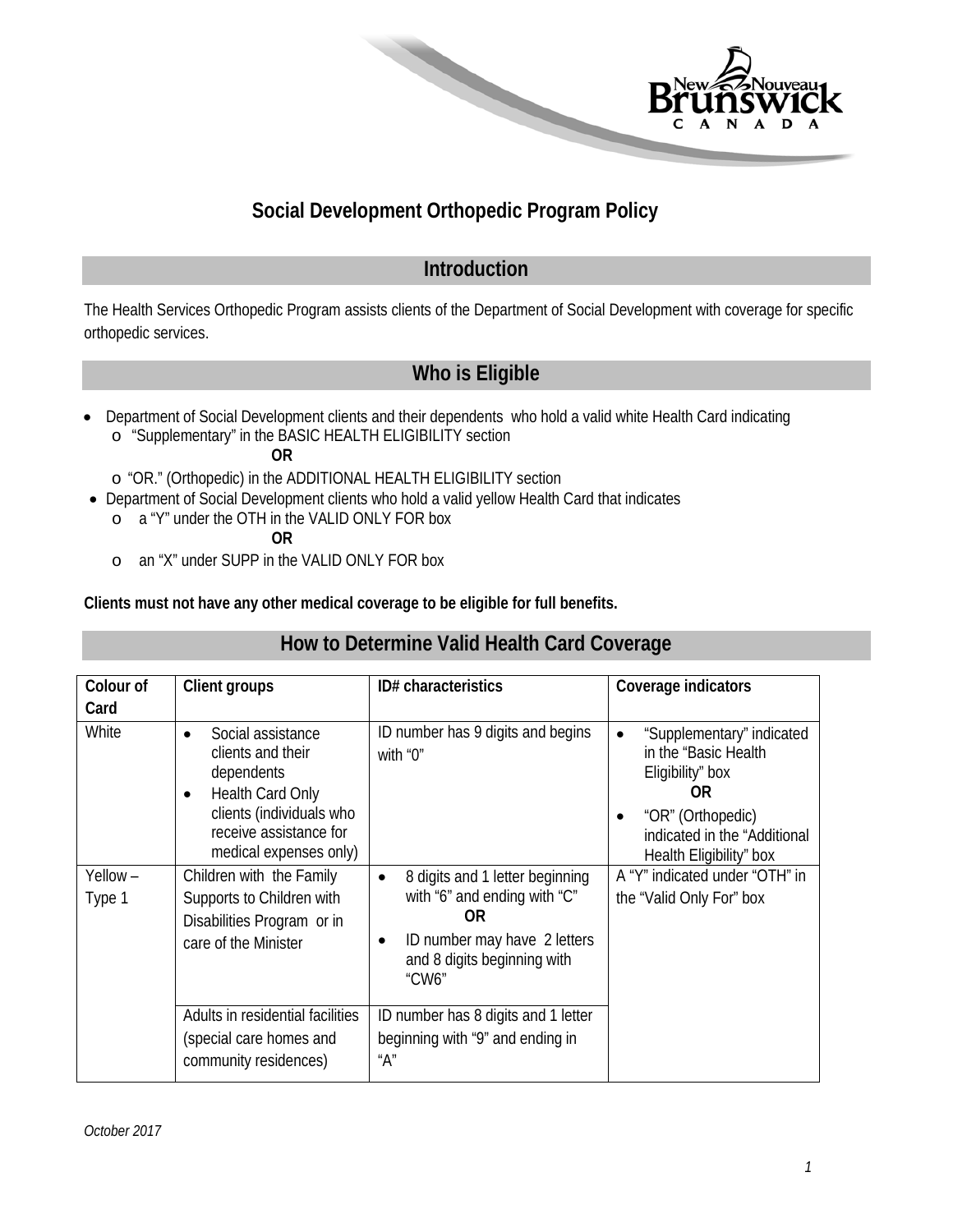| Yellow | Nursing Home residents | ID number has 8 digits and 1 letter | An "X" indicated under "SUPP" in the |
|--------|------------------------|-------------------------------------|--------------------------------------|
| – Type |                        | beginning with an "8" and ending    | "Valid Only For" box                 |
|        |                        | with an "R"                         |                                      |
|        | Mental Health clients  | ID number has 8 digits and 1 letter |                                      |
|        |                        | beginning with "96" and ending with |                                      |
|        |                        | "А"                                 |                                      |

# **Program Definitions**

| Cast                          | A 3-dimensional (volumetric) model designed to capture the specific contours of any body                |
|-------------------------------|---------------------------------------------------------------------------------------------------------|
|                               | segment.                                                                                                |
| <b>Class I Orthosis</b>       | Accommodating soft, good braces, supports and splints designed to conform to the                        |
|                               | anatomy of the particular individual who purchases and wears the item, but does not have                |
|                               | the added value of the capacity to be custom fitted or custom fabricated for use by a                   |
|                               | particular individual and is sold off-the-shelf on a retail basis. These devices are not                |
|                               | covered by the Health Services Orthopedic Program.                                                      |
| Custom fitted, Class II       | A support or brace that is of a design that may or may not be supplied as a kit that                    |
| orthosis - Group B            | requires some assembly and/or adjustment, and/or of a design that must be trimmed,                      |
|                               | bent, molded or permanently adjusted (with or without heat) to a specific position and                  |
|                               | custom fitted and/or customized to meet the individual client's needs.                                  |
| Custom made foot orthotic     | An internal foot appliance which is manufactured from a 3-dimensional image of the foot                 |
|                               | and made from raw materials.                                                                            |
| Custom made footwear          | Footwear that are fabricated from a 3-dimensional model of the foot and ankle using raw                 |
|                               | materials. A device must be fabricated from a "cast" and the footwear must be fabricated                |
|                               | from a "last" unique to the client.                                                                     |
| Custom made, Class III        | An orthosis which is custom designed and manufactured from raw materials and/or                         |
| orthosis                      | orthotic components from a unique cast of the client's body and/or unique tracings of the               |
|                               | client's body and/or individual measurements of the client's body and/or 3D scans of the                |
|                               | client's body and CAD software manipulation.                                                            |
| Custom measured, Class II     | Braces that are custom measured and/or ordered with a client's specific individual                      |
| - Group C                     | measurements, then custom fitted and/or customized to meet the client's needs.                          |
| <b>Footwear alterations</b>   | Non-permanent changes made to footwear including: doughnuts, heel grip pads, internal                   |
|                               | metatarsal supports; posting (wedging) scaphoid pads (arch support/ arch cookies),                      |
|                               | tongue pads and upper stretching. These alterations are not normally a benefit                          |
|                               | through the Health Services Program.                                                                    |
| <b>Footwear modifications</b> | Permanent external and internal changes to the footwear, including: balloon patch, closure              |
|                               | modifications, reinforcements, removing seams, stretching, Charcot modifications,                       |
|                               | excavations, external metatarsal bar, flare, rocker sole, SACH heel, shuffle plate, sole bar,           |
|                               | sole lift / shoe extension, split sole, Thomas heel, fixed wedges, internal heel lifts and              |
| Last                          | buttress.<br>A 3-dimensional (volumetric) model designed to capture the specific contours of the entire |
|                               | foot.                                                                                                   |
| Non-custom Orthopedic         | Mass produced, prefabricated footwear that is not unique to a client BUT is deemed                      |
| (or stock Orthopedic)         | appropriate for the client's orthopedic needs by the treating orthotist or pedorthist.                  |
| footwear                      | The footwear will generally be extra depth and be available in several widths.                          |
| Prefabricated, Class II       | A support or brace that is prefabricated and available off the shelf which is manufactured              |
| orthosis- Group A             | in quantity without a specific patient in mind, but must be matched in size and fitted to               |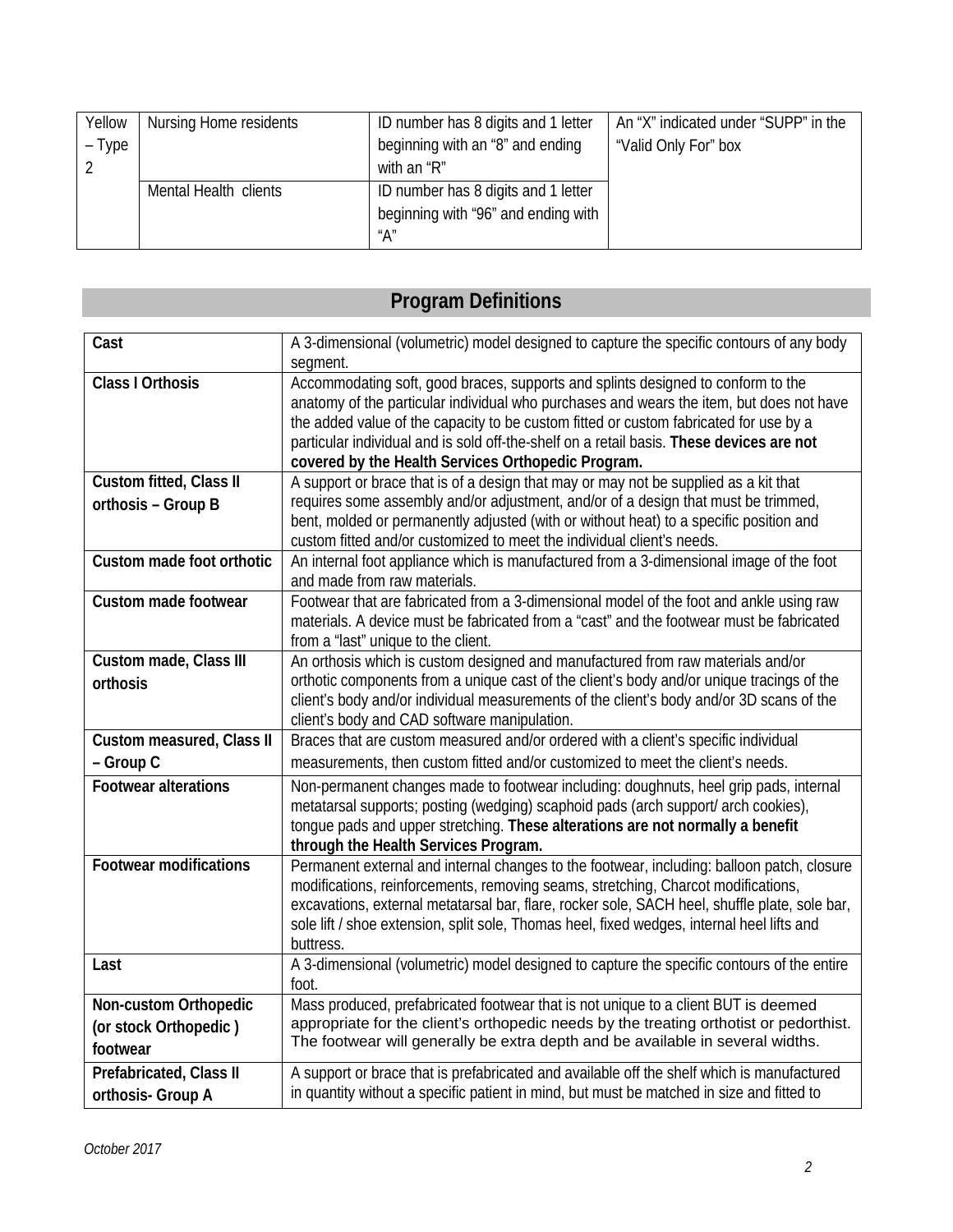|                                                               | meet the client's' specific needs. Minor contouring of the brace stays or the elbow or knee<br>sidebars will be considered part of the fitting and should not be interpreted as an action<br>that categorizes the brace as a Class II B.                                                                                                                                                                                                                                                                                          |
|---------------------------------------------------------------|-----------------------------------------------------------------------------------------------------------------------------------------------------------------------------------------------------------------------------------------------------------------------------------------------------------------------------------------------------------------------------------------------------------------------------------------------------------------------------------------------------------------------------------|
| Prescription                                                  | An instruction written by a medical practitioner that authorizes a patient to be issued with a<br>medicine or treatment.                                                                                                                                                                                                                                                                                                                                                                                                          |
| Referral                                                      | The act of referring someone or something for consultation, review or further action                                                                                                                                                                                                                                                                                                                                                                                                                                              |
| Repairs, Adjustments and<br><b>Modifications for orthoses</b> | Repairs cover procedures required to maintain the function and integrity of an orthosis.<br>Adjustments and modifications may require localized heat moulding or flaring, integration<br>of pads, adjusting or re-positioning of joints and uprights and alteration of the trim lines in<br>order to optimize and restore function.                                                                                                                                                                                               |
| Specialized, Class II                                         | A specialized orthosis definition spans the full range of prefabricated, custom fitted and                                                                                                                                                                                                                                                                                                                                                                                                                                        |
| Orthosis - Group D                                            | custom measured orthoses descriptions, covering neuromuscular and other non-                                                                                                                                                                                                                                                                                                                                                                                                                                                      |
|                                                               | orthopedic issues. They require the services of a specialist trained to treat the various<br>pathomechanical deficits that present in these situations. The services provided by                                                                                                                                                                                                                                                                                                                                                  |
|                                                               | specialist include formal assessment; appropriate orthosis design selection and custom<br>fitting and/or customization.                                                                                                                                                                                                                                                                                                                                                                                                           |
| Warranty                                                      | Vendor<br>A period of time that the vendor covers manufacturing defects on custom made devices. It<br>does not cover wear and tear on components, pads and straps from normal use or<br>physiological, anatomical or pathomechanical changes after the orthopedic device has<br>been dispensed.<br>Manufacturer<br>A manufacturer's warranty sometimes exists for stock footwear, specific orthotic<br>components or prefabricated orthoses. This warranty may cover different time periods<br>than the vendor's warranty period. |

#### **Benefits**

#### **Important Notes:**

- 1. Most services require prior approval from the Health Services Program.
- 2. Benefits must be provided by a New Brunswick supplier unless the client is unable to obtain the equipment or service in this province OR the client is receiving other medical treatment in another province and the footwear or orthosis must be medically coordinated with that treatment.
- 3. All eligibility criteria must be met in order for a benefit to be approved.
- 4. Client diagnosis may only be provided by a physician or nurse practitioner.
- 5. Requests for all children who are followed by the Family Supports to Children with Disabilities Program, whose families have private insurance, must be submitted to the client's social worker prior to being submitted to Health Services.
- 6. The eligible medical professionals listed are expected to maintain membership in good standing with their respective professional associations and they must meet, and continue to meet all business and ethical requirements established by these Associations. Social Development should be advised of any changes when they occur.
- 7. Accordingly Social Development expects that the health professional be personally involved in the following:
	- completing a thorough assessment of the client's medical need using the tools and techniques established by their professional association
	- prescribing the appropriate device(s) to meet the medical need identified
	- fitting and dispensing the final product
	- Providing adjustments and follow up, as required.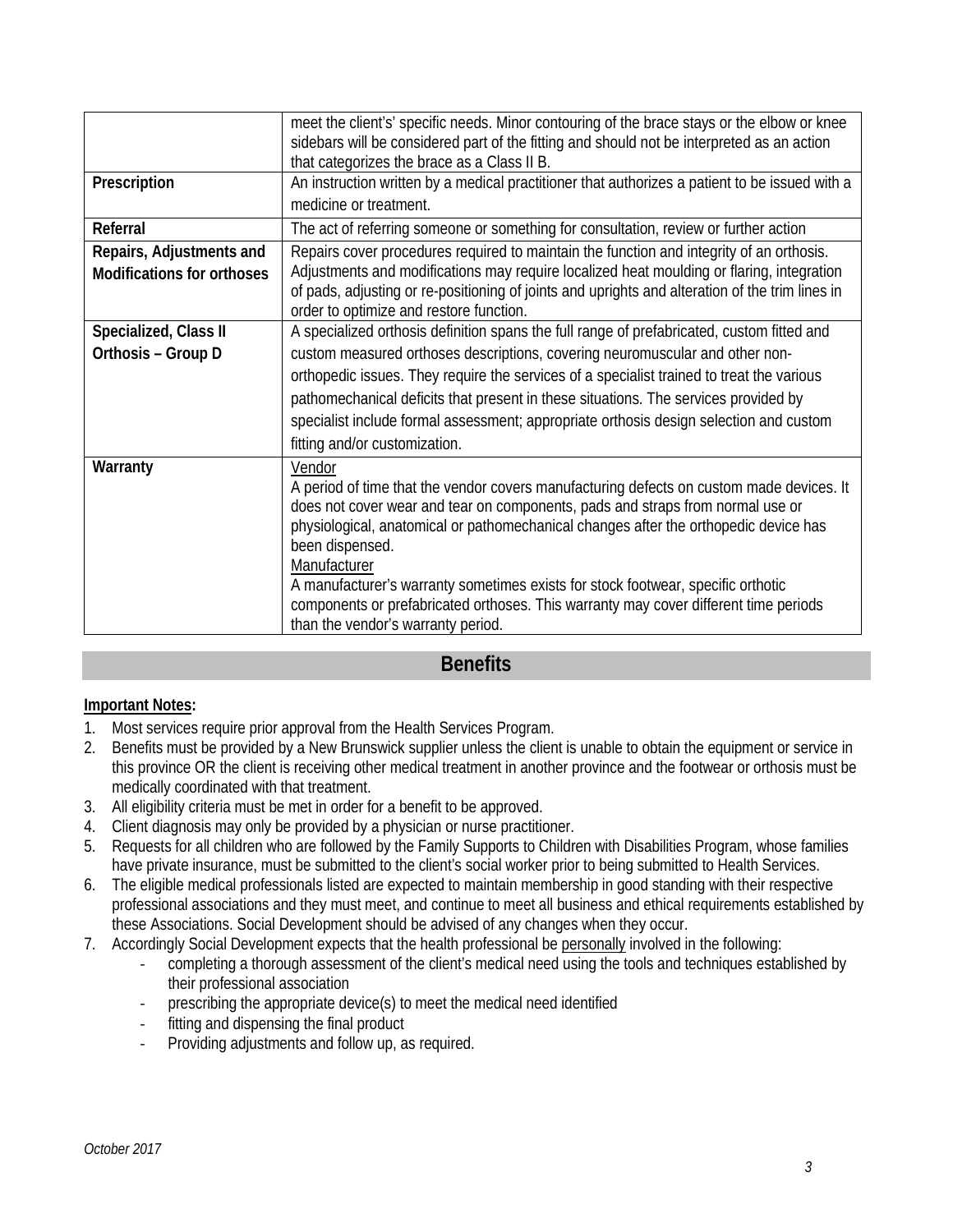#### **NON-CUSTOM ORTHOPEDIC (OR STOCK ORTHOPEDIC) FOOTWEAR**

| <b>Eligibility Criteria</b> | Client has an orthopedic condition or limitation that can be managed by the provision of<br>$1_{\cdot}$                                                    |
|-----------------------------|------------------------------------------------------------------------------------------------------------------------------------------------------------|
|                             | orthopedically designed footwear                                                                                                                           |
|                             | The footwear prescribed meets the definition indicated above.<br>2.                                                                                        |
|                             | The footwear is required for long term, daily use.<br>3.                                                                                                   |
|                             | The footwear prescribed is the most cost effective option to meet the client's medical need.<br>4.                                                         |
|                             | a) The client is an adult and the cost of the footwear does not exceed \$400<br>5.<br><b>OR</b>                                                            |
|                             | b) The client is a child (18 years of age and under) and the cost of the footwear does not exceed<br>\$250                                                 |
|                             | a) The client is an adult and has not had any type of footwear provided by Health Services in the<br>6.<br>past 2 years<br>0R                              |
|                             | b) the client is a child 18 years of age or younger and has not had any type of footwear provided by<br>Health Services in the past 12 months              |
|                             | The client is an adult 19 years of age or older and has paid the participation fee of 10% of the cost<br>7.<br>of the footwear up to a maximum of \$20.00. |
|                             | EXCEPTION REQUESTS ONLY (details will be required)                                                                                                         |
|                             | 8. Replacement is required due to:                                                                                                                         |
|                             | a. Pathologically related changes                                                                                                                          |
|                             | AND/OR                                                                                                                                                     |
|                             | b. Damage that is not repairable<br>AND/OR                                                                                                                 |
|                             | Bodily changes that cannot be accommodated with modifications or adjustments<br>C.                                                                         |
|                             | Mismated footwear will only be considered when: (details will be required)<br>9.                                                                           |
|                             | a. There is a least 1 full size difference between the client's feet                                                                                       |
|                             | <b>OR</b>                                                                                                                                                  |
|                             | The client has different depth requirements for each shoe<br>b.                                                                                            |
| Additional                  | The supplier cannot extra bill the client for costs above the maximums payable.                                                                            |
| eligibility notes           | Product must be dispensed to the client prior to final billing.<br>٠                                                                                       |
| Documentation               | A completed Health Services Footwear and Orthotics Request Form<br>$\bullet$                                                                               |
| Required                    | An original prescription or referral from a physician or nurse practitioner dated within the past 12                                                       |
|                             | months, stating diagnosis                                                                                                                                  |
|                             | a quote on the Health Services claim form                                                                                                                  |
| Eligible service            | Pedorthists with C.Ped.C or C.Ped MC certification                                                                                                         |
| providers                   | Foot orthotists with CCCOP certification<br>$\bullet$                                                                                                      |
|                             | Orthotists with CO(c) certification<br>$\bullet$                                                                                                           |
|                             | Non-certified orthotists<br>$\bullet$                                                                                                                      |
| Ineligible                  | Footwear which does not meet the eligibility criteria<br>$\bullet$                                                                                         |
| services                    | Pressure relieving footwear                                                                                                                                |
|                             | Mismated footwear that does not meet the eligibility criteria for an exception.                                                                            |
|                             |                                                                                                                                                            |

#### **CUSTOM FOOTWEAR**

| Eligibility        | Client has an abnormality of the foot as a result of trauma, disease or congenital deformity that |  |
|--------------------|---------------------------------------------------------------------------------------------------|--|
| Criteria/          | cannot be completely addressed by orthopedic footwear - with or without custom foot orthotics     |  |
| <b>Limitations</b> | and/or modifications.                                                                             |  |
|                    | Footwear will be manufactured from a unique cast using raw materials.                             |  |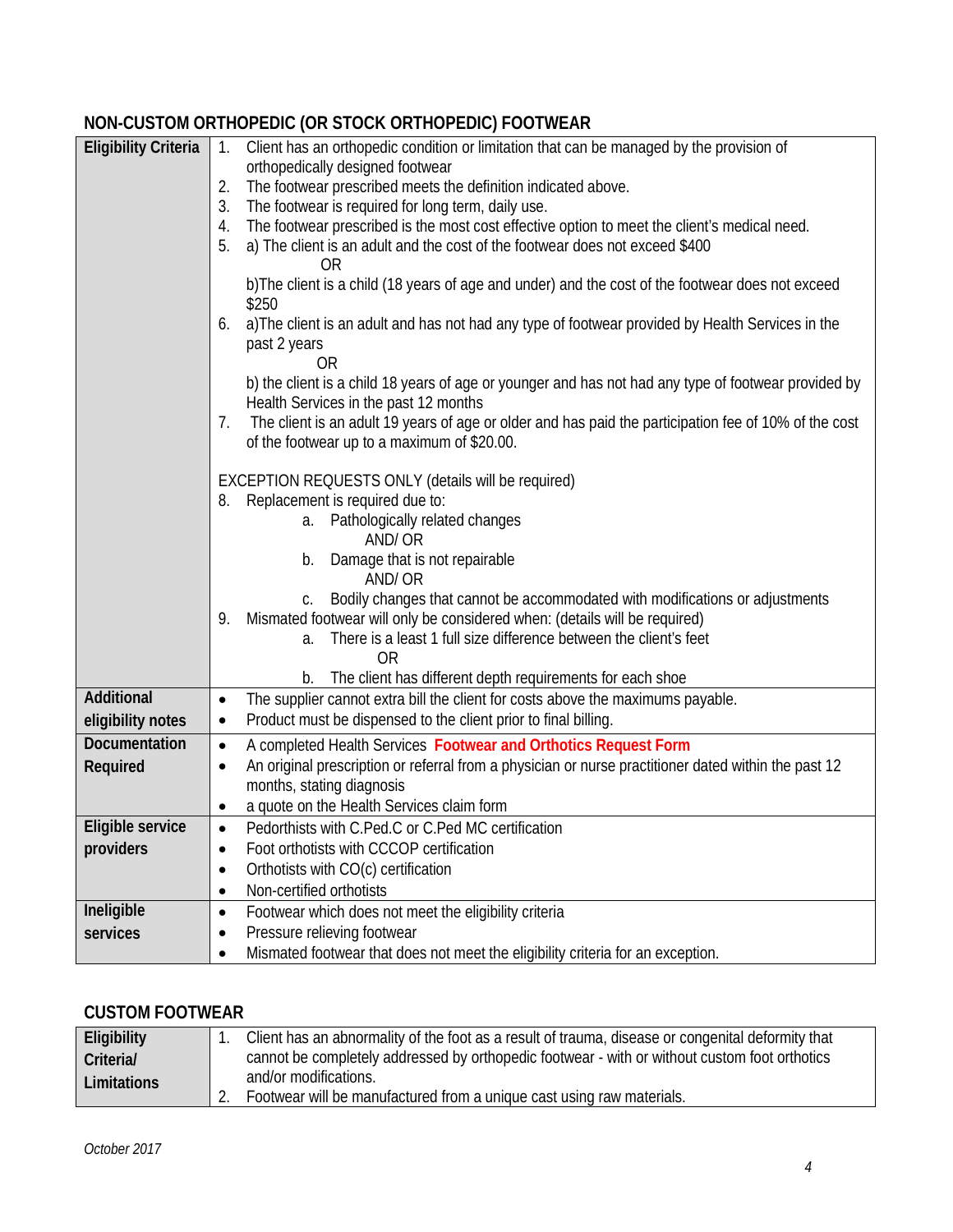|                      | 3.<br>Footwear will be required for long term, daily use                                                      |  |
|----------------------|---------------------------------------------------------------------------------------------------------------|--|
|                      | The footwear prescribed is the most cost effective option to meet the client's medical need<br>4.             |  |
|                      | The client is ambulatory.<br>5.                                                                               |  |
|                      | The cost of the footwear does not exceed \$2500<br>6.                                                         |  |
|                      | a) The client is an adult and has not had any type of footwear provided by Health Services in the<br>7.       |  |
|                      | past 2 years                                                                                                  |  |
|                      | 0R                                                                                                            |  |
|                      | b) The client is a child 18 years of age or younger and has not had any type of footwear provided by          |  |
|                      | Health Services in the past 12 months                                                                         |  |
|                      | EXCEPTION REQUESTS ONLY (details will be required)                                                            |  |
|                      | Replacement is required due to<br>8.                                                                          |  |
|                      | Pathologically related changes<br>a)                                                                          |  |
|                      | AND/OR                                                                                                        |  |
|                      | Damage that is not repairable<br>b)                                                                           |  |
|                      | AND/OR<br>Bodily changes that cannot be accommodated with modifications or adjustments.                       |  |
|                      | C)<br>9. Custom made footwear for non-ambulatory clients may be considered when:                              |  |
|                      | there is a demonstrated medical need<br>a)                                                                    |  |
|                      | <b>AND</b>                                                                                                    |  |
|                      | there is no other alternative for meeting this need<br>b)                                                     |  |
|                      | The medical situation must be thoroughly explained and the reasons that other alternatives will               |  |
|                      | not work must be provided.                                                                                    |  |
| Additional           | The supplier cannot extra bill the client for costs above the maximums payable.<br>$\bullet$                  |  |
| eligibility notes    | Product must be dispensed to the client prior to final billing.<br>$\bullet$                                  |  |
| <b>Documentation</b> | A completed Health Services Footwear and Orthotics Request Form<br>$\bullet$                                  |  |
| Required             | An original prescription or referral from a physician or nurse practitioner dated in the past 12<br>$\bullet$ |  |
|                      | months, stating a diagnosis                                                                                   |  |
|                      | a quote on the Health Services claim form<br>$\bullet$                                                        |  |
| Eligible service     | Pedorthists with C.Ped.C or C.Ped MC certification<br>$\bullet$                                               |  |
| providers            | Foot orthotists with CCCOP certification<br>$\bullet$                                                         |  |
|                      | Orthotists with CO(c) certification<br>$\bullet$                                                              |  |
|                      | Non-certified orthotists<br>$\bullet$                                                                         |  |
| Ineligible           | Footwear which does not meet the eligibility criteria<br>$\bullet$                                            |  |
| services             | Pressure relieving footwear                                                                                   |  |

### **CUSTOM MADE FOOT ORTHOTICS**

| Eligibility | Client has an abnormality of the foot as a result of trauma, disease or congenital deformity that                                                                                                                                                                                                                                                                                                                                                                                                                                                                                                                             |
|-------------|-------------------------------------------------------------------------------------------------------------------------------------------------------------------------------------------------------------------------------------------------------------------------------------------------------------------------------------------------------------------------------------------------------------------------------------------------------------------------------------------------------------------------------------------------------------------------------------------------------------------------------|
| Criteria/   | cannot be completely addressed by orthopedic shoes - with or without modifications.<br>Foot orthotics are required for long term, daily use<br>2.<br>The foot orthotics prescribed are the most cost effective option to meet the client's medical need<br>3.<br>The cost of the custom made foot orthotics does not exceed \$450.<br>4.<br>a) The client is an adult and has not had custom foot orthotics provided by Health Services in the<br>5.<br>past 2 years<br>OR<br>b) The client is a child 18 years of age or younger and has not had custom foot orthotics provided<br>by Health Services in the past 12 months. |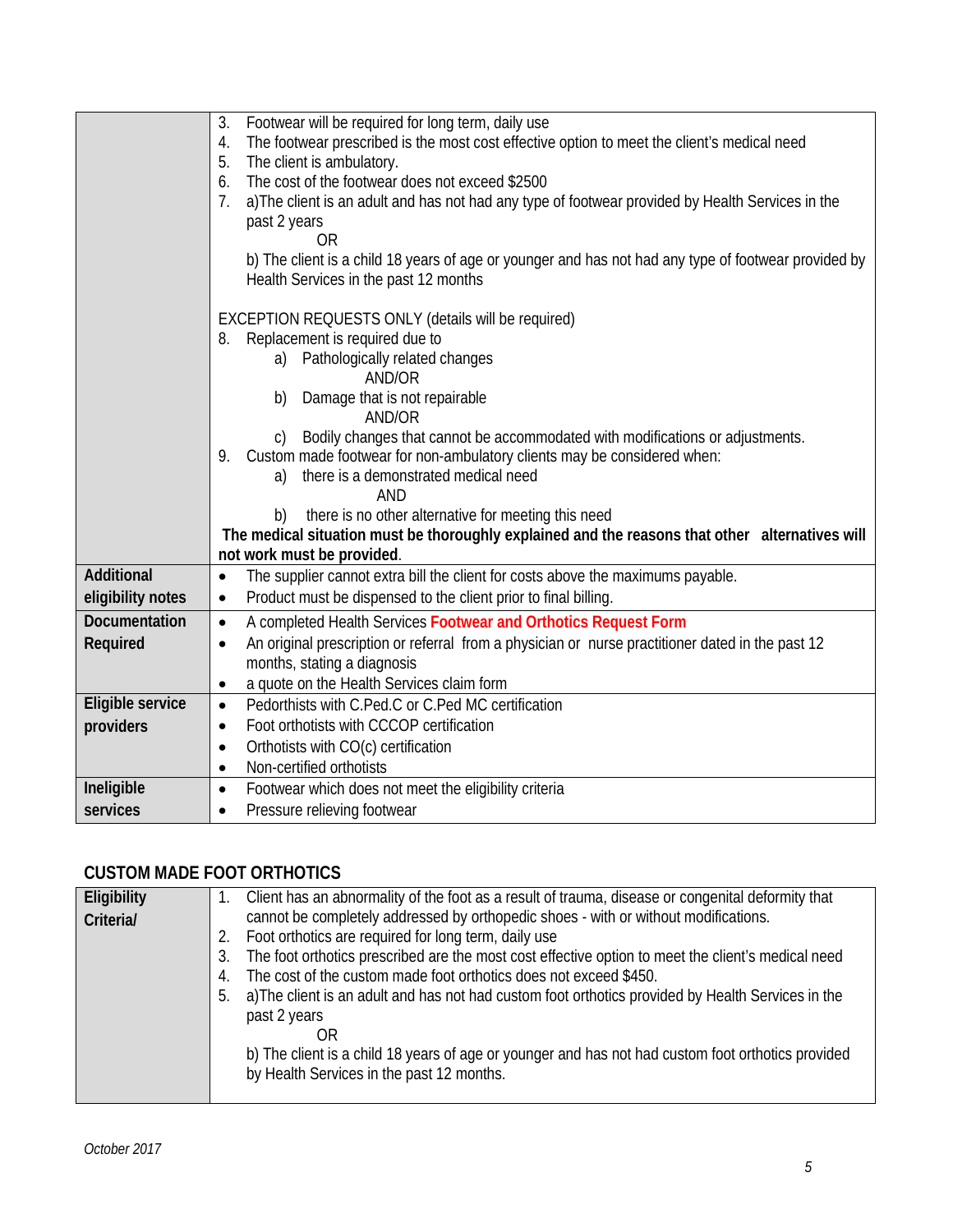|                      | EXCEPTION REQUESTS ONLY (details will be required)                                                   |
|----------------------|------------------------------------------------------------------------------------------------------|
|                      | Replacement is required due to<br>6.                                                                 |
|                      | a) Pathologically related changes                                                                    |
|                      | AND/OR                                                                                               |
|                      | Breakage that is not repairable<br>b)                                                                |
|                      | AND/OR                                                                                               |
|                      | Bodily changes that cannot be accommodated with modifications or adjustments.                        |
|                      | Custom fitted foot orthotics may be considered if:<br>7.                                             |
|                      | The client is a child 6 years of age or younger<br>a)                                                |
|                      | AND                                                                                                  |
|                      | The custom fitted orthotics fully meet the client's medical need<br>b)                               |
|                      | AND                                                                                                  |
|                      | It is a more cost effective option than providing custom made foot orthotics<br>C)                   |
| Additional           | Custom foot orthotics are not eligible if they are prescribed for use inside custom made footwear.   |
| eligibility notes    | The supplier cannot extra bill the client for costs above the maximums payable.                      |
|                      | Product must be dispensed to the client prior to final billing.<br>$\bullet$                         |
| <b>Documentation</b> | A completed Health Services Footwear and Orthotics Request Form<br>$\bullet$                         |
| Required             | An original prescription or referral from a physician or nurse practitioner dated within the past 12 |
|                      | months, specifying a diagnosis,                                                                      |
|                      | a quote on the Health Services claim form<br>$\bullet$                                               |
| Eligible service     | Pedorthists with C.Ped.C or C.Ped MC certification<br>$\bullet$                                      |
| providers            | Foot orthotists with CCCOP certification                                                             |
|                      | Orthotists with CO(c) certification<br>٠                                                             |
|                      | Podiatrists that are members in good standing with the New Brunswick Podiatry Association<br>٠       |
|                      | Non-certified orthotists                                                                             |
| Ineligible           | Non-custom or pre-fabricated foot orthotics (unless under 6 years of age)<br>٠                       |
| services             | Any products manufactured from computerized gait and pressure analysis systems                       |
|                      | Orthotics prescribed for pressure relief only                                                        |

### **FOOTWEAR ADJUSTMENTS AND MODIFICATIONS**

| Eligibility | Adjustments and modifications are feasible and cost effective<br>1.                                                                                                                             |  |
|-------------|-------------------------------------------------------------------------------------------------------------------------------------------------------------------------------------------------|--|
| Criteria/   | Adjustments and modifications are permanent<br>2.                                                                                                                                               |  |
|             | The adjustment or modification is one of those listed as eligible Footwear Modifications in the<br>3.                                                                                           |  |
|             | Definitions section above.                                                                                                                                                                      |  |
|             | a) The client has non-custom (stock) footwear that was provided less than 4 years ago<br>4.<br>ΟR                                                                                               |  |
|             | b) The client has their own footwear which meets Health Services eligibility criteria<br>AND the<br>adjustments or modifications will be completed by an eligible service provider (see below). |  |
|             | EXCEPTIONS REQUESTS ONLY (details will be required):                                                                                                                                            |  |
|             | Scaphoid supports may be considered if:<br>5.                                                                                                                                                   |  |
|             | They are for a child 6 years of age and under<br>a)                                                                                                                                             |  |
|             | AND                                                                                                                                                                                             |  |
|             | it is a more cost effective option than providing custom foot orthoses<br>b)                                                                                                                    |  |
|             | Permanent, internal modifications may be considered if<br>6.                                                                                                                                    |  |
|             | The medical need has been clearly demonstrated.<br>a)                                                                                                                                           |  |
|             | AND                                                                                                                                                                                             |  |
|             | It is more cost effective than modifying the outside of the footwear and/or providing custom foot<br>b)                                                                                         |  |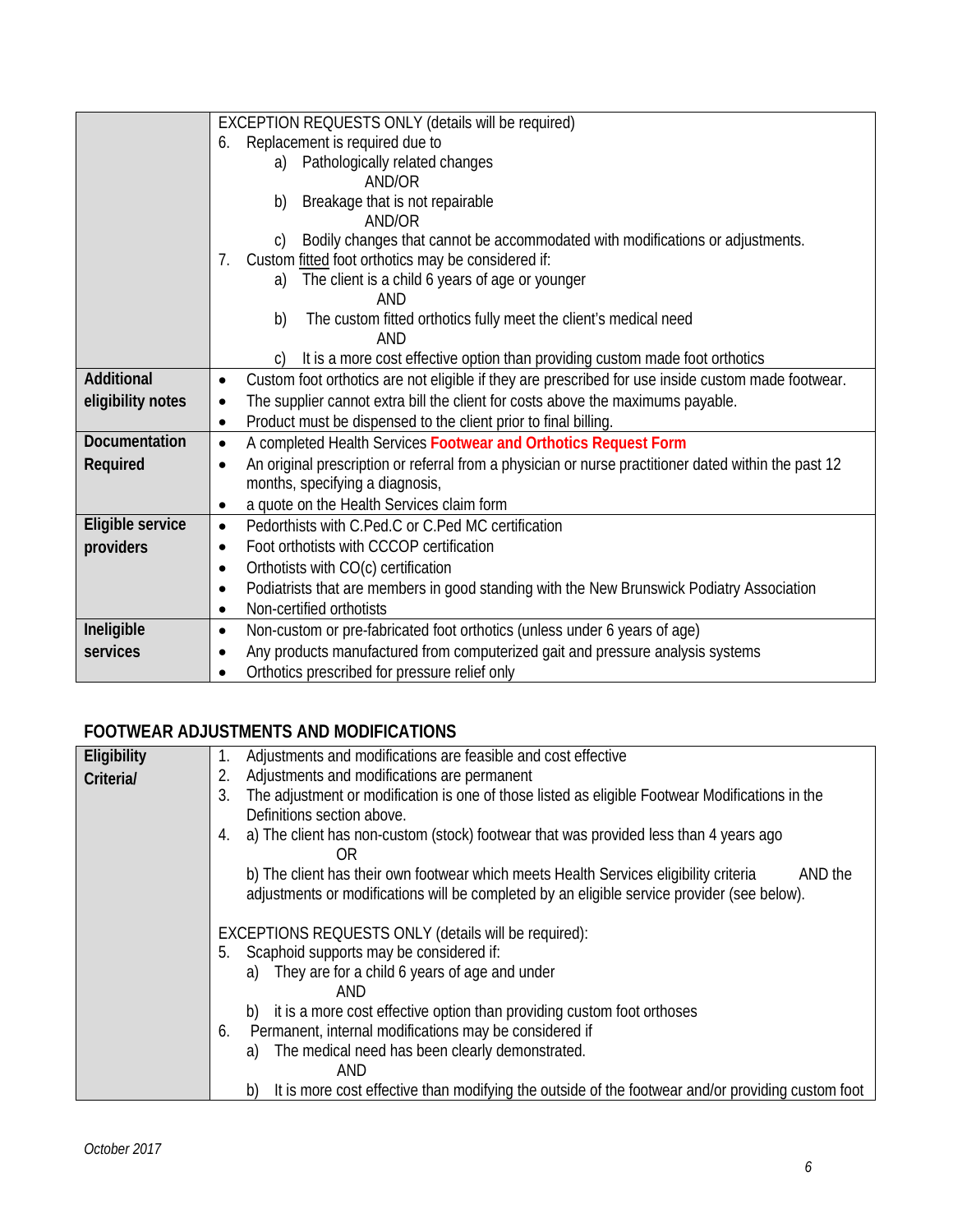|                      | orthotics.                                                                                                                                                                                                                                                      |
|----------------------|-----------------------------------------------------------------------------------------------------------------------------------------------------------------------------------------------------------------------------------------------------------------|
| Additional           | Prior approval is required for all adjustments and modifications of orthopedic footwear valued at<br>$\bullet$                                                                                                                                                  |
| eligibility notes    | over \$125.                                                                                                                                                                                                                                                     |
|                      | If the adjustment or modification is valued at less than \$125 per pair of footwear prior approval IS<br>$\bullet$                                                                                                                                              |
|                      | NOT required if:                                                                                                                                                                                                                                                |
|                      | The client will be immobile without the device.<br>$\Omega$<br>0R                                                                                                                                                                                               |
|                      | The device, in its current state, may cause injury to the client if the procedure(s) is/are not<br>$\circ$<br>completed promptly                                                                                                                                |
|                      | Details of the circumstances must be provided for adjustments or modifications under \$125 which<br>are being billed without approval.                                                                                                                          |
|                      | Adjustments and modifications cannot be billed for custom foot orthotics or custom footwear at the<br>$\bullet$<br>time these custom products are dispensed but may be approved any time between the expiration of<br>the warranty and 4 years after provision. |
|                      | Adjustments and modifications must be priced individually and separately from the footwear, when<br>$\bullet$<br>both are requested together                                                                                                                    |
|                      | Product must be dispensed to the client prior to final billing.<br>٠                                                                                                                                                                                            |
| <b>Documentation</b> | A Health Services Footwear and Orthotics Request Form with the Repairs, Adjustments and<br>$\bullet$                                                                                                                                                            |
| required for         | Modifications section completed                                                                                                                                                                                                                                 |
| approval             | a quote on the Health Services claim form.<br>$\bullet$                                                                                                                                                                                                         |
| Eligible service     | Pedorthists with C.Ped.C or C.Ped MC certification<br>$\bullet$                                                                                                                                                                                                 |
| providers            | Foot orthotists with CCCOP certification                                                                                                                                                                                                                        |
|                      | Orthotists with CO(c) certification<br>$\bullet$                                                                                                                                                                                                                |
|                      | Non-certified orthotists<br>$\bullet$                                                                                                                                                                                                                           |
| Ineligible           | Modifications to footwear which do not meet the eligibility criteria<br>$\bullet$                                                                                                                                                                               |
| services             | Ineligible footwear alterations as listed in the Definitions section above.                                                                                                                                                                                     |

#### **FOOTWEAR REPAIRS**

| Eligibility          | Repairs are feasible and cost effective                                                                       |
|----------------------|---------------------------------------------------------------------------------------------------------------|
| Criteria/            | The footwear meets all eligibility criteria for the program.<br>2.                                            |
|                      | The footwear was provided less than 4 years ago<br>3.                                                         |
| Additional           | Repairs are not payable at the time new footwear is dispensed<br>$\bullet$                                    |
| eligibility notes    | Repairs are only payable on a maximum of 2 pair of footwear within a 2 year period.<br>٠                      |
|                      | A maximum of \$125 per pair per year is eligible for non-custom, (stock) orthopedic footwear. No<br>$\bullet$ |
|                      | prior approval is required                                                                                    |
|                      | A maximum of \$500 per pair per year is eligible for custom footwear repairs. Prior approval is<br>$\bullet$  |
|                      | required.                                                                                                     |
|                      | Product must be dispensed to the client prior to final billing.<br>٠                                          |
| <b>Documentation</b> | A Health Services Footwear and Orthotics Request Form with the Repairs, Adjustments and<br>$\bullet$          |
| <b>Required for</b>  | Modifications section completed                                                                               |
| approval             | a quote on the Health Services claim form.<br>$\bullet$                                                       |
| Eligible service     | Pedorthists with C.Ped.C or C.Ped MC certification<br>$\bullet$                                               |
| providers            | Foot orthotists with CCCOP certification<br>$\bullet$                                                         |
|                      | Orthotists with CO(c) certification<br>$\bullet$                                                              |
|                      | Non-certified orthotists                                                                                      |
| Ineligible           | Repairs to footwear which do not meet the eligibility criteria<br>$\bullet$                                   |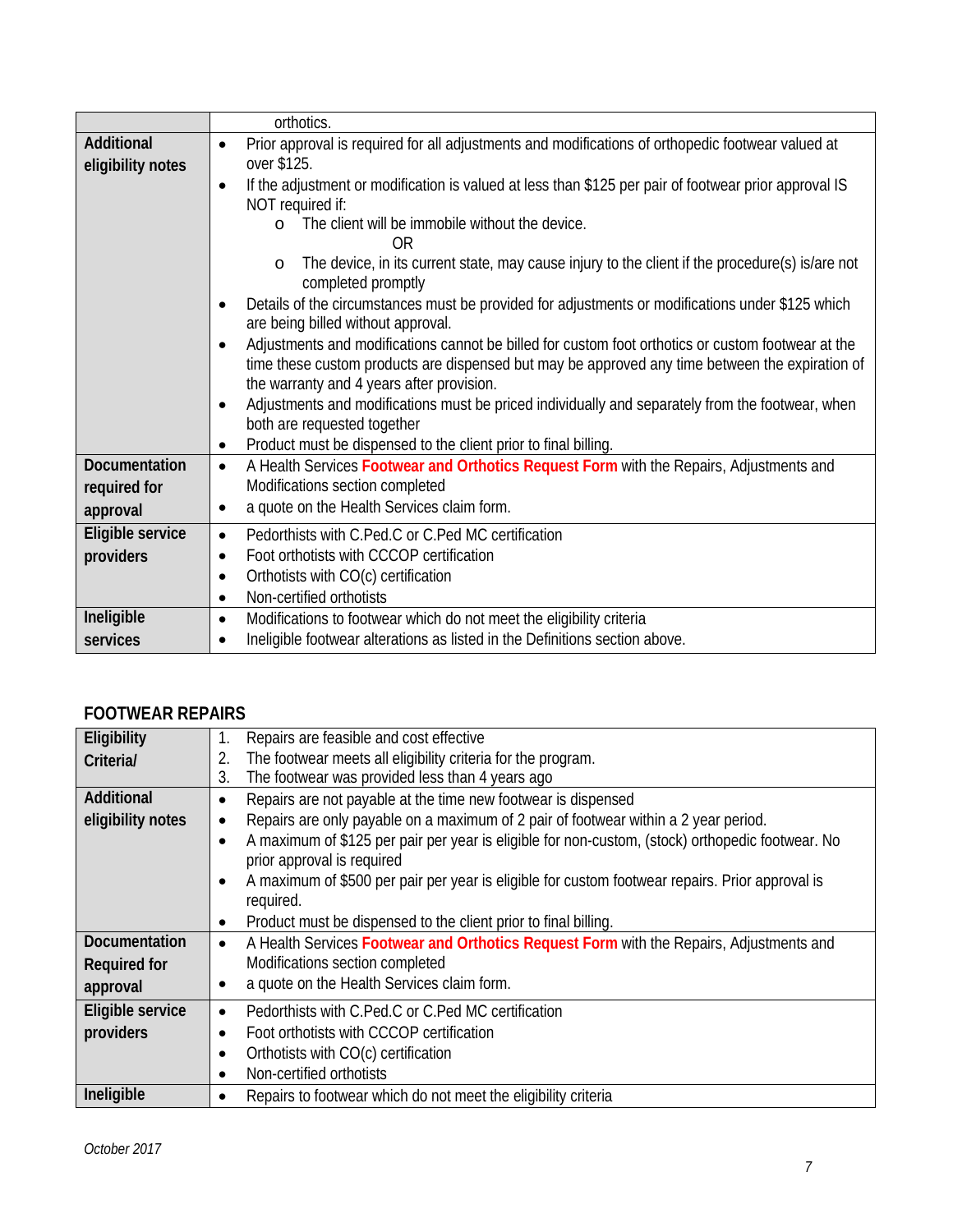| services          |                                                                                                                                                        |
|-------------------|--------------------------------------------------------------------------------------------------------------------------------------------------------|
|                   | CLASS II ORTHOSES – Group A- Orthopedic, Prefabricated, Off the Shelf Supports and Braces                                                              |
| Eligibility       | The client has an orthopedic condition that requires prefabricated, off the shelf support or bracing<br>1.                                             |
| Criteria/         | on a long term or permanent, daily basis.                                                                                                              |
| Limitations       | The physical limitation cannot be corrected or accommodated by a Class I device.<br>2.                                                                 |
|                   | 3.<br>The support or brace is a prefabricated or off the shelf design, which is manufactured in quantity                                               |
|                   | without a specific patient in mind, but must be matched in size and fitted to meet the client's specific                                               |
|                   | needs.<br>The orthosis prescribed is the most cost effective option to meet the client's medical need<br>4.                                            |
|                   | The service provider is eligible through the Health Services program to provide fitting and<br>5.                                                      |
|                   | adjustment (see Eligible Service Providers below)                                                                                                      |
|                   | The cost of the support or brace is \$500 or less.<br>6.                                                                                               |
|                   | The client is an adult and has not had any type of orthosis which meets the same need in the past 5<br>7.                                              |
|                   | years                                                                                                                                                  |
|                   | <b>OR</b>                                                                                                                                              |
|                   | The client is a child and has not had any type of orthosis which meets the same need in the past 12<br>8.                                              |
|                   | months.                                                                                                                                                |
|                   | EXCEPTION REQUESTS ONLY (details will be required)                                                                                                     |
|                   | Replacement is required due to<br>9.                                                                                                                   |
|                   | a) Pathologically related changes                                                                                                                      |
|                   | AND/OR                                                                                                                                                 |
|                   | Breakage that is not repairable<br>b)<br>AND/OR                                                                                                        |
|                   | Bodily changes that cannot be accommodated with modifications or adjustments.                                                                          |
| Additional        | The supplier cannot extra bill the client for costs above the maximums payable<br>$\bullet$                                                            |
| eligibility notes | Product must be dispensed and fitted to the client in person prior to final billing. Mailing the brace is<br>$\bullet$                                 |
|                   | not permitted.                                                                                                                                         |
| Documentation     | A completed Health Services Orthosis and Orthopedic Bracing Request Form<br>$\bullet$                                                                  |
| Required          | An original prescription or referral stating a diagnosis from physician or a nurse practitioner dated                                                  |
|                   | within the past 12 months,                                                                                                                             |
|                   | Referrals must be accompanied by a description of the orthosis from a Certified Orthotist<br>$\circ$                                                   |
|                   | or Certified Pedorthist.                                                                                                                               |
| Eligible service  | A quote on a Health Services claim form<br>Pedorthists with C.Ped.C or C.Ped MC Certification – may provide pedorthic related, orthopedic<br>$\bullet$ |
| providers         | prefabricated, off the shelf supports and braces at or below the ankle, not to exceed the level of                                                     |
|                   | subtalar control ankle foot orthoses.                                                                                                                  |
|                   | Foot orthotists with CCCOP certification - may provide pedorthic related, orthopedic prefabricated,<br>$\bullet$                                       |
|                   | off the shelf supports and braces at or below the ankle, not to exceed the level of subtalar control                                                   |
|                   | ankle foot orthoses.                                                                                                                                   |
|                   | Non-certified orthotists and orthopedic fitters - may provide all levels of orthopedic, prefabricated off<br>٠                                         |
|                   | the shelf orthoses                                                                                                                                     |
|                   | Orthotists with CO(c) certification - may provide all levels of orthopedic prefabricated, off the shelf<br>٠<br>orthoses.                              |
| Ineligible        | Elastic or fabric abdominal supports which have removable metal or plastic stays or which require                                                      |
| services          | minimal fitting.                                                                                                                                       |
|                   | Finger splints, wrist braces, supports and splints, Including carpal tunnel.                                                                           |
|                   | Obus Forme backs and cushions                                                                                                                          |
|                   | Support bras                                                                                                                                           |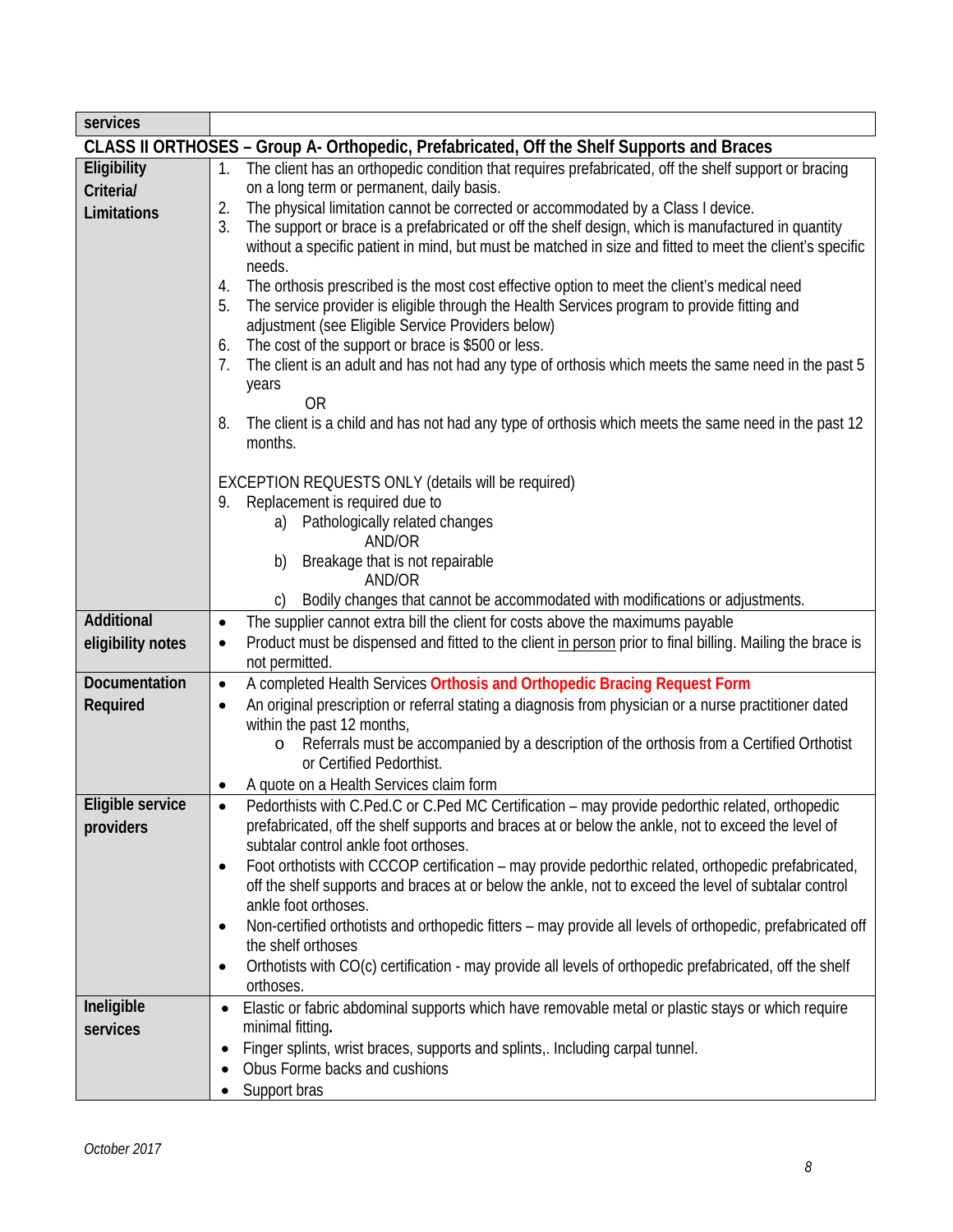| Cervical pillows                                                                                 |
|--------------------------------------------------------------------------------------------------|
| Gauze, slings or elastic bandages                                                                |
| • Soft or unfitted braces, supports and splints                                                  |
| Hernia belt                                                                                      |
| Any item prescribed for temporary use following orthopedic surgery or injury examples: cast, air |
| cast, walking boot, etc.                                                                         |
| Any support or brace worn for sports purposes                                                    |
| Any support or brace prescribed for pressure relieving purposes only                             |

# **CLASS II ORTHOSES – Group B – Orthopedic Custom Fitted Supports and Braces**

| Eligibility          | Client has an orthopedic condition that requires a custom fitted support on a long term or<br>1.                                                                                                                                                                                                       |
|----------------------|--------------------------------------------------------------------------------------------------------------------------------------------------------------------------------------------------------------------------------------------------------------------------------------------------------|
| Criteria/            | permanent, daily basis.                                                                                                                                                                                                                                                                                |
|                      | 2.<br>This physical limitation cannot be corrected or accommodated with a Class II, Group A orthosis.                                                                                                                                                                                                  |
|                      | 3.<br>The orthopedic custom fitted support or brace is:                                                                                                                                                                                                                                                |
|                      | a) Of appropriate material strength and design to apply the forces necessary to provide the                                                                                                                                                                                                            |
|                      | control required by the body segment or joint affected by the orthopedic condition.<br><b>AND</b>                                                                                                                                                                                                      |
|                      | Of a design that may or may not be supplied as a kit that requires some assembly and/or<br>b)<br>adjustment and/or of a design that must be trimmed, bent, molded or permanently adjusted<br>(with or without heat) to a specific position and custom fitted to meet the individual client's<br>needs. |
|                      | The orthosis prescribed is the most cost effective option to meet the client's medical need<br>4.<br>The cost of the support or brace is \$1500 or less.<br>5.                                                                                                                                         |
|                      | a) The client is an adult and has not had any type of orthosis which meets the same need in the past<br>6.                                                                                                                                                                                             |
|                      | 5 years                                                                                                                                                                                                                                                                                                |
|                      | 0R                                                                                                                                                                                                                                                                                                     |
|                      | b) The client is a child and has not had any type of orthosis which meets the same need in the past<br>12 months.                                                                                                                                                                                      |
|                      | EXCEPTION REQUESTS ONLY (details will be required)                                                                                                                                                                                                                                                     |
|                      | 7. Replacement is required due to                                                                                                                                                                                                                                                                      |
|                      | a) Pathologically related changes                                                                                                                                                                                                                                                                      |
|                      | AND/OR                                                                                                                                                                                                                                                                                                 |
|                      | Breakage that is not repairable<br>b)                                                                                                                                                                                                                                                                  |
|                      | AND/OR                                                                                                                                                                                                                                                                                                 |
|                      | Bodily changes that cannot be accommodated with modifications or adjustments.<br>$\mathsf{C}$                                                                                                                                                                                                          |
| <b>Additional</b>    | The supplier cannot extra bill the client for costs above the maximums payable<br>$\bullet$                                                                                                                                                                                                            |
| eligibility notes    | Product must be dispensed to the client prior to final billing.<br>$\bullet$                                                                                                                                                                                                                           |
| <b>Documentation</b> | An original prescription or referral stating a diagnosis from physician or a nurse practitioner dated<br>$\bullet$                                                                                                                                                                                     |
| Required             | within the past 12 months,                                                                                                                                                                                                                                                                             |
|                      | Referrals must be accompanied by a description of the orthosis from a Certified Orthotist<br>$\circ$                                                                                                                                                                                                   |
|                      | or Certified Pedorthist.                                                                                                                                                                                                                                                                               |
|                      | A completed Health Services Orthosis and Orthopedic Bracing Request Form<br>٠                                                                                                                                                                                                                          |
|                      | A quote on a Health Services claim form<br>$\bullet$                                                                                                                                                                                                                                                   |
| Eligible service     | Pedorthists with C.Ped.C or C.Ped MC Certification - may provide pedorthic related orthopedic<br>$\bullet$                                                                                                                                                                                             |
| providers            | custom fitted supports and braces at or below the ankle, not to exceed the level of subtalar control                                                                                                                                                                                                   |
|                      | ankle foot orthoses.                                                                                                                                                                                                                                                                                   |
|                      | Foot orthotists with CCCOP certification - may provide pedorthic related orthopedic custom fitted                                                                                                                                                                                                      |
|                      | supports and braces at or below the ankle, not to exceed the level of subtalar control ankle foot                                                                                                                                                                                                      |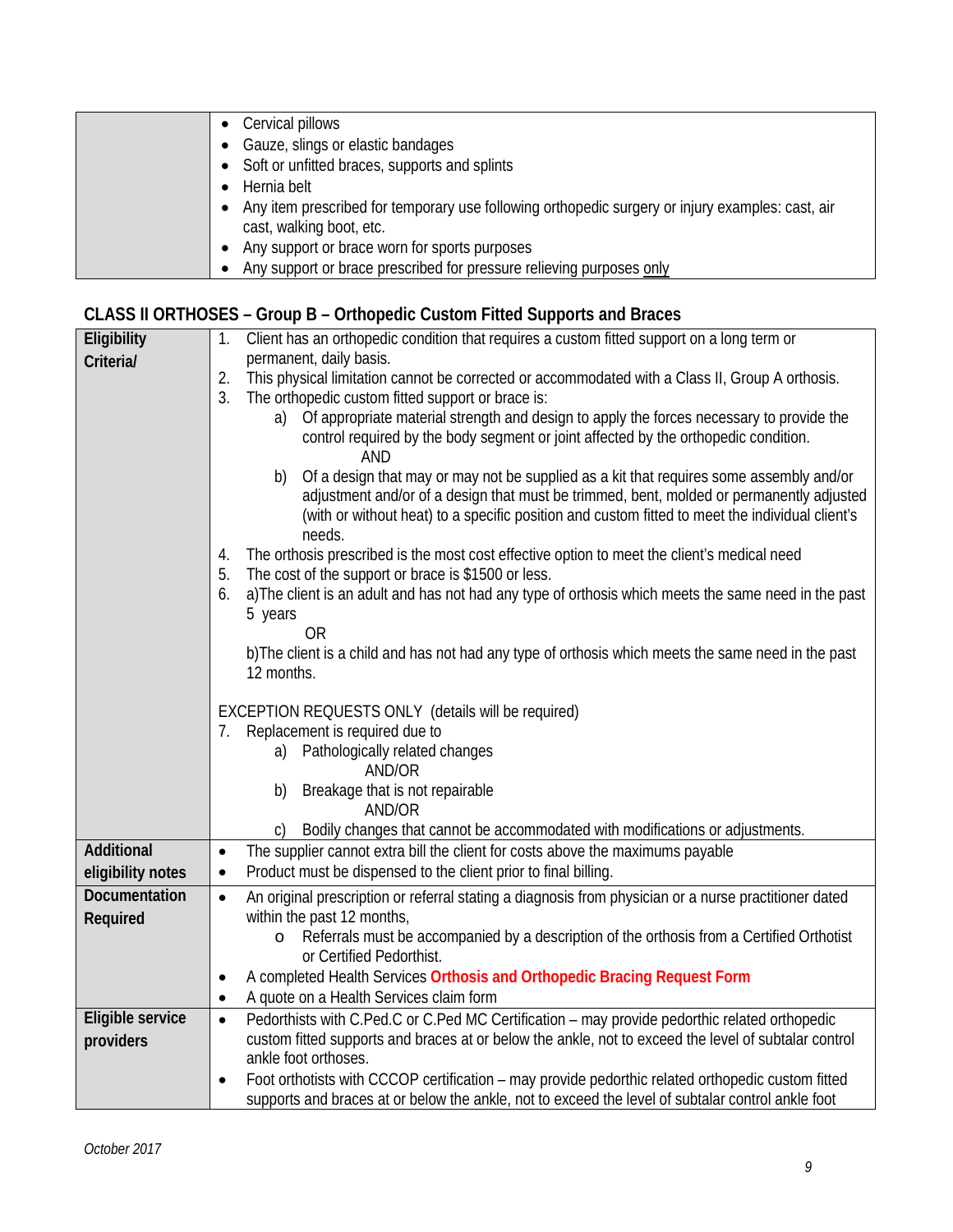|            | orthoses.                                                                                          |
|------------|----------------------------------------------------------------------------------------------------|
|            | Orthotists with CO(c) certification - may provide all levels of orthopedic custom fitted orthoses. |
|            | Orthopedic fitters and non-certified orthotists                                                    |
|            | May provide orthopedic related, custom fitted supports and braces as prescribed by a<br>$\circ$    |
|            | physician that specializes in orthopedic medicine.                                                 |
|            | May honor other physician referrals if they are accompanied by a Certified Orthotist<br>$\circ$    |
|            | assessment and description of the orthosis required.                                               |
|            | May honor other physician referrals if they are accompanied by Certified a Pedorthist<br>$\circ$   |
|            | assessment and description of the orthosis required (for an orthosis up to the level of the        |
|            | subtalar control ankle foot orthoses only).                                                        |
| Ineligible | Prefabricated wrist supports and braces                                                            |
| services   | Any support or brace worn for sports purposes                                                      |
|            | Any support or brace prescribed for pressure relieving purposes only                               |
|            | AFO socks or liners for non-medical reasons                                                        |

# **CLASS II ORTHOSES – Group C – Orthopedic Custom Measured Braces**

| Eligibility       | Client has an orthopedic condition that requires a custom measured brace on a long term or<br>1.           |
|-------------------|------------------------------------------------------------------------------------------------------------|
| Criteria/         | permanent, daily basis.                                                                                    |
| Limitations       | This physical limitation cannot be corrected or accommodated with a Class II, Group A or B<br>2.           |
|                   | orthoses.                                                                                                  |
|                   | 3.<br>The orthopedic custom fitted support or brace must be:                                               |
|                   | Of appropriate material strength and design to apply the forces necessary to provide the<br>a)             |
|                   | control required by the body segment or joint affected by the orthopedic condition.                        |
|                   | AND                                                                                                        |
|                   | Measured and ordered with a client's specific individual measurements, then custom fitted<br>b)            |
|                   | and/or customized to meet the client's needs.                                                              |
|                   | The orthosis prescribed is the most cost effective option to meet the client's medical need<br>4.          |
|                   | 5.<br>The cost of the support or brace is \$2000 or less.                                                  |
|                   | a) The client is an adult and has not had any type of orthosis which meets the same need in the past<br>6. |
|                   | 5 years<br>0 <sub>R</sub>                                                                                  |
|                   | b) The client is a child and has not had any type of orthosis which meets the same need in the past        |
|                   | 12 months.                                                                                                 |
|                   |                                                                                                            |
|                   | EXCEPTION REQUESTS ONLY (details will be required)                                                         |
|                   | Replacement is required due to<br>7.                                                                       |
|                   | Pathologically related changes<br>a)                                                                       |
|                   | AND/OR                                                                                                     |
|                   | Breakage that is not repairable<br>b)                                                                      |
|                   | AND/OR                                                                                                     |
|                   | Bodily changes that cannot be accommodated with modifications or adjustments.                              |
| <b>Additional</b> | The supplier cannot extra bill the client for costs above the maximums payable<br>$\bullet$                |
| eligibility notes | Product must be dispensed to the client prior to final billing.<br>$\bullet$                               |
| Documentation     | An original prescription or referral stating a diagnosis from physician or a nurse practitioner dated      |
| Required          | within the past 12 months,                                                                                 |
|                   | Referrals must be accompanied by a description of the orthosis from a Certified Orthotist                  |
|                   | or Certified Pedorthist.                                                                                   |
|                   | A completed Health Services Orthosis and Orthopedic Bracing Request Form                                   |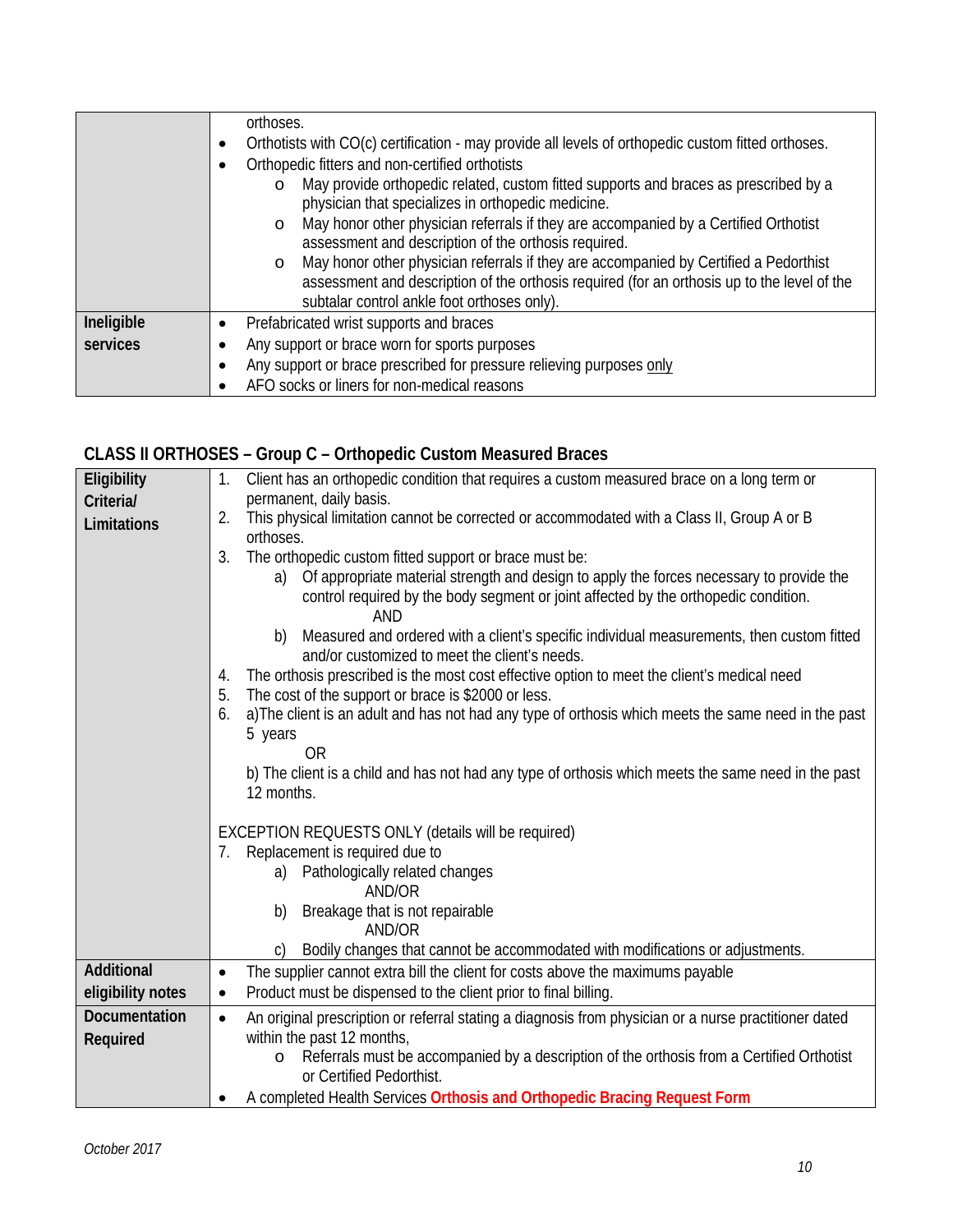|                  | A quote on a Health Services claim form                                                                    |
|------------------|------------------------------------------------------------------------------------------------------------|
| Eligible service | Pedorthists with C.Ped.C or C.Ped MC Certification - may provide pedorthic related orthopedic<br>$\bullet$ |
| providers        | custom measured supports and braces at or below the ankle, not to exceed the level of subtalar             |
|                  | control ankle foot orthoses.                                                                               |
|                  | Foot orthotists with CCCOP certification - may provide pedorthic related orthopedic custom                 |
|                  | measured supports and braces at or below the ankle, not to exceed the level of subtalar control            |
|                  | ankle foot orthoses.                                                                                       |
|                  | Orthotists with CO(c) certification - may provide all levels of orthopedic custom measured orthoses.       |
|                  | Orthopedic fitters and non-certified orthotists                                                            |
|                  | May provide orthopedic related, custom measured supports and braces as prescribed by a<br>$\circ$          |
|                  | physician that specializes in orthopedic medicine.                                                         |
|                  | May honor other physician referrals if they are accompanied by a Certified Orthotist<br>$\circ$            |
|                  | assessment and description of the orthosis required.                                                       |
|                  | May honor other physician referrals if they are accompanied by a Certified Pedorthist<br>$\circ$           |
|                  | assessment and description of the orthosis required (for an orthosis up to the level of the                |
|                  | subtalar control ankle foot orthoses only).                                                                |
| Ineligible       | Custom fitted wrist supports and braces<br>٠                                                               |
| services         | Any support or brace worn for sports purposes                                                              |
|                  | Any support or brace prescribed for pressure relieving purposes only                                       |
|                  | AFO socks or liners for non-medical reasons                                                                |

# **CLASS II ORTHOSES – Group D – Specialized Orthoses**

| Eligibility | 1. | Client has a neuromuscular or other non-orthopedic condition that requires an orthosis on a long                                                                                                                                     |
|-------------|----|--------------------------------------------------------------------------------------------------------------------------------------------------------------------------------------------------------------------------------------|
| Criteria/   |    | term or permanent, daily basis.                                                                                                                                                                                                      |
|             | 2. | This physical limitation requires specialized services which include formal assessment, appropriate                                                                                                                                  |
|             |    | orthosis selection and extra fitting time due to the complexities of managing this type of client                                                                                                                                    |
|             |    | presentation.                                                                                                                                                                                                                        |
|             | 3. | To provide individualized function and/or support, the orthosis is:                                                                                                                                                                  |
|             |    | a) Of appropriate material property and design to apply the forces necessary to provide the<br>control required by the body segment or joint affected by the condition.<br>AND                                                       |
|             |    | b) Custom sized and fitted and/or otherwise permanently adjusted and/or custom measured<br>and order and/or customized.                                                                                                              |
|             | 4. | The orthosis prescribed is the most cost effective option to meet the client's medical need                                                                                                                                          |
|             | 5. | The facility providing this service has the appropriate service provider and the equipment and<br>material necessary to customize the fit and provide follow up and treatment needed for any changes<br>in the client's presentation |
|             | 6. | a) The orthosis is prefabricated and the cost is \$500 or less.<br>ΩR                                                                                                                                                                |
|             |    | b) The orthosis is custom fitted and the cost is \$1500 or less.<br>0R                                                                                                                                                               |
|             |    | c) The orthosis is custom measured and the cost is less than \$2000.                                                                                                                                                                 |
|             | 7. | a) The client is an adult and has not had any type of orthosis which meets the same need in the                                                                                                                                      |
|             |    | past 5 years                                                                                                                                                                                                                         |
|             |    | 0R                                                                                                                                                                                                                                   |
|             |    | b) The client is a child and has not had any type of orthosis which meets the same need in the past<br>12 months.                                                                                                                    |
|             |    |                                                                                                                                                                                                                                      |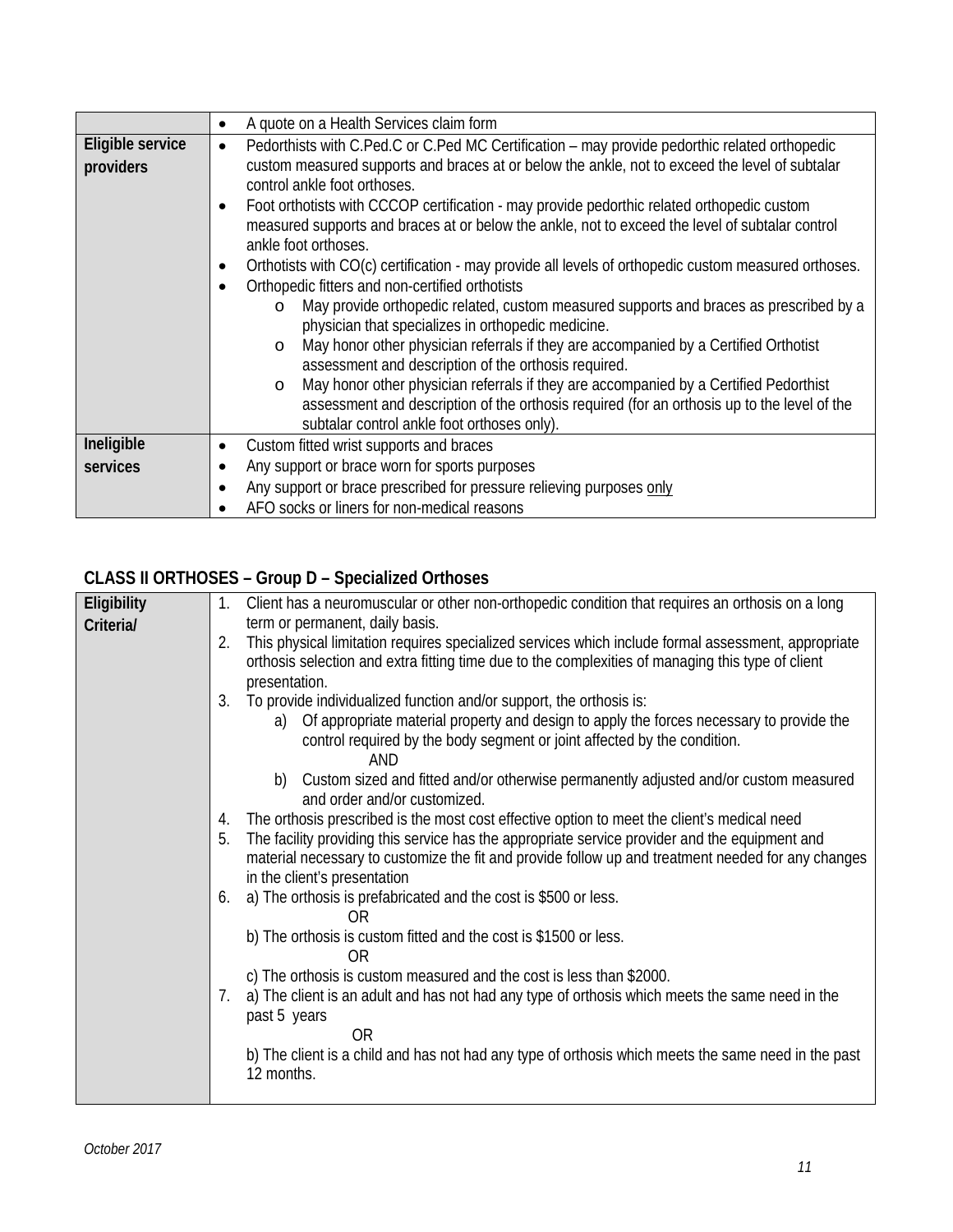|                      | EXCEPTION REQUESTS ONLY (details will be required)                                                     |
|----------------------|--------------------------------------------------------------------------------------------------------|
|                      | Replacement is required due to<br>8.                                                                   |
|                      | Pathologically related changes<br>a)                                                                   |
|                      | AND/OR                                                                                                 |
|                      | Breakage that is not repairable<br>b)                                                                  |
|                      | AND/OR                                                                                                 |
|                      | Bodily changes that cannot be accommodated with modifications or adjustments.<br>C)                    |
| Additional           | The supplier cannot extra bill the client for costs above the maximums payable                         |
| eligibility notes    | Product must be dispensed to the client prior to final billing.<br>$\bullet$                           |
|                      | AFO socks or liners will only be considered with a detailed explanation of the medical need.           |
| <b>Documentation</b> | An original prescription or referral stating a diagnosis from physician or a nurse practitioner dated  |
| Required             | within the past 12 months,                                                                             |
|                      | Referrals must be accompanied by a description of the orthosis from a Certified Orthotist.<br>$\Omega$ |
|                      | A completed Health Services Orthosis and Orthopedic Bracing Request Form                               |
|                      | A quote on a Health Services claim form                                                                |
| Eligible service     | Orthotists with CO(c) certification - may provide all levels of specialized orthoses.<br>$\bullet$     |
| providers            |                                                                                                        |
| Ineligible           | Any support or brace worn for sports purposes                                                          |
| services             | AFO socks or liners for non-medical reasons.                                                           |

## **CLASS III ORTHOSES – Custom Orthoses**

| <b>Eligibility Criteria</b> | $\mathbf{1}$ . | Client has physiological issues or a deformity that is of an orthopedic, neuromuscular or other         |
|-----------------------------|----------------|---------------------------------------------------------------------------------------------------------|
|                             |                | nature that cannot be addressed with a class II orthosis.                                               |
|                             | 2.             | The orthosis is required for                                                                            |
|                             |                | a) long term, daily use                                                                                 |
|                             |                | AND                                                                                                     |
|                             |                | it is the best option to provide stability and/or positioning to protect the results of a medical<br>b) |
|                             |                | procedure.                                                                                              |
|                             | 3.             | The orthosis is custom designed and manufactured from raw materials and/or orthotic components          |
|                             |                | using                                                                                                   |
|                             |                | A unique cast of the client's body<br>a)                                                                |
|                             |                | AND/OR                                                                                                  |
|                             |                | Unique tracings of the client's body<br>b)                                                              |
|                             |                | AND/OR                                                                                                  |
|                             |                | Individual measurements of the client's body<br>C)<br>AND/OR                                            |
|                             |                | d) 3 dimensional scans of the client's body and CAD software manipulation                               |
|                             | 4.             | The orthosis prescribed is the most cost effective option to meet the client's medical need             |
|                             | 5.             | The cost of the custom orthosis is \$5000 or less.                                                      |
|                             | 6.             | a) The client is an adult and has not had any type of orthosis which meets the same need in the         |
|                             |                | past 5 years                                                                                            |
|                             |                | 0 <sub>R</sub>                                                                                          |
|                             |                | b) The client is a child and has not had any type of orthosis which meets the same need in the past     |
|                             |                | 12 months.                                                                                              |
|                             |                |                                                                                                         |
|                             |                | EXCEPTION REQUESTS ONLY (details will be required)                                                      |
|                             | 7.             | Replacement is required due to                                                                          |
|                             |                | Pathologically related changes<br>a)                                                                    |
|                             |                | AND/OR                                                                                                  |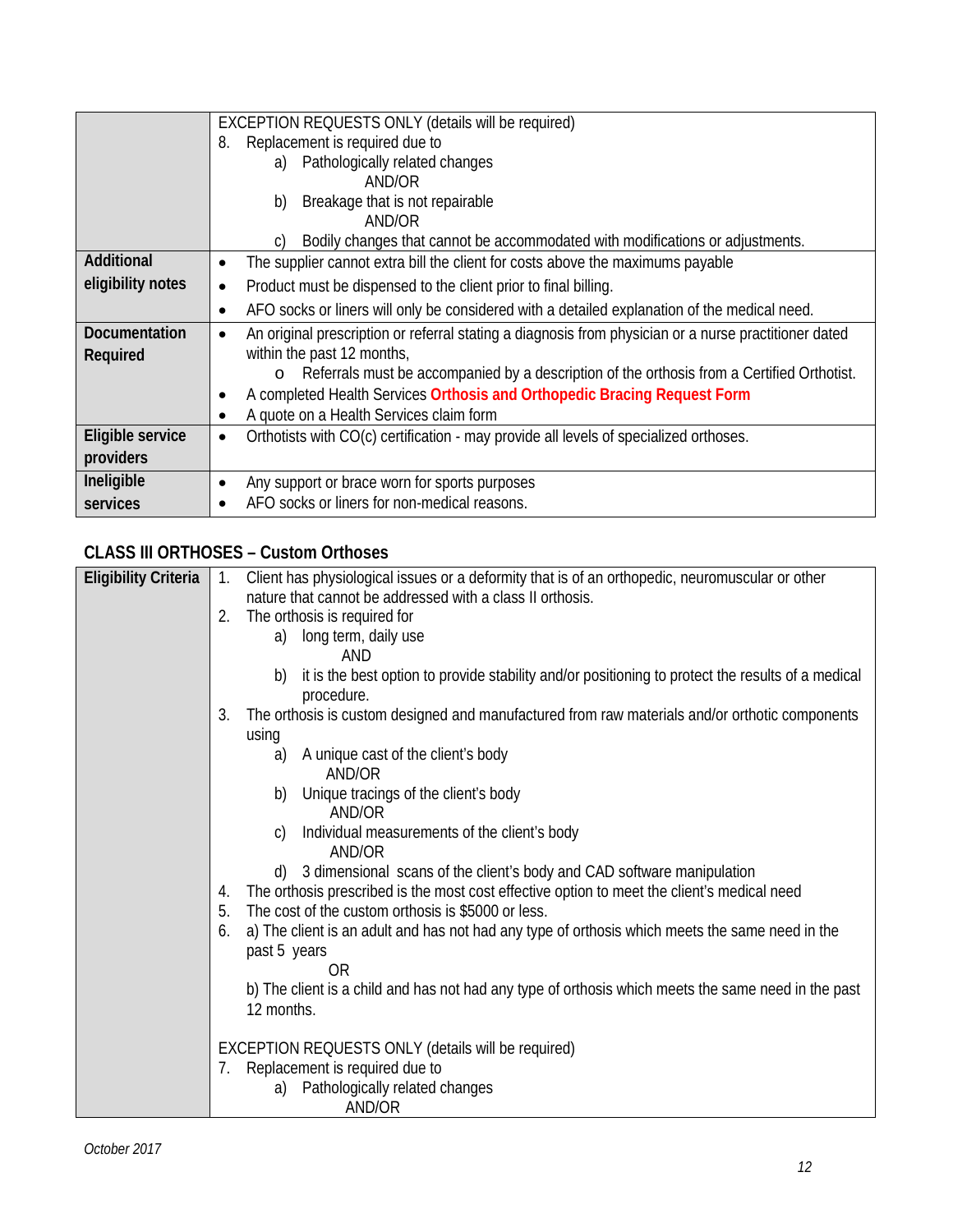|                      | Breakage that is not repairable<br>b)                                                                              |
|----------------------|--------------------------------------------------------------------------------------------------------------------|
|                      | AND/OR                                                                                                             |
|                      | Bodily changes that cannot be accommodated with modifications or adjustments.<br>C)                                |
| Additional           | The supplier cannot extra bill the client for costs above the maximums payable                                     |
| eligibility notes    | Product must be dispensed to the client prior to final billing.<br>$\bullet$                                       |
|                      | AFO socks or liners will only be considered with a detailed explanation of the medical need                        |
| <b>Documentation</b> | An original prescription or referral stating a diagnosis from physician or a nurse practitioner dated<br>$\bullet$ |
| Required             | within the past 12 months,                                                                                         |
|                      | Referrals must be accompanied by a description of the orthosis from a Certified Orthotist.<br>$\circ$              |
|                      | A completed Health Services Orthosis and Orthopedic Bracing Request Form                                           |
|                      | A quote on a Health Services claim form                                                                            |
| Eligible service     | Orthotists with CO (c) certification<br>$\bullet$                                                                  |
| providers            |                                                                                                                    |
| Ineligible           | Any support or brace worn for sports purposes                                                                      |
| services             | AFO socks or liners for non-medical reasons.                                                                       |

# **NON-CUSTOM ORTHOPEDIC (OR STOCK ORTHOPEDIC) FOOTWEAR**

# **(For use by orthotist with CO(c) certification only)**

| Eligibility       | All eligibility criteria for non-custom footwear above have been met.<br>$\mathbf{1}$ .                     |
|-------------------|-------------------------------------------------------------------------------------------------------------|
| Criteria/         | The recommended footwear meets the definition in Definitions section above<br>2.                            |
|                   | 3.<br>a) Client has physiological issues or deformity that requires the use of a SMO, AFO, KAFO or          |
|                   | <b>HKAFO</b> with footwear                                                                                  |
|                   | 0R                                                                                                          |
|                   | b) The Footwear Is required for use with a class III Orthosis that has been designed to provide             |
|                   | stability and/or positioning to protect the results of a medical procedure.                                 |
|                   | The Footwear is required as a functional component of the orthosis system to:<br>4.                         |
|                   | (a) provide a sturdy protective interface for the orthosis to the foot                                      |
|                   | 0R                                                                                                          |
|                   | (b) provide a sturdy stable base of support for the orthosis with the ground                                |
|                   | <b>OR</b>                                                                                                   |
|                   | provide enough depth and width inside the shoe to accommodate the orthosis foot plate and<br>(C)            |
|                   | the foot                                                                                                    |
|                   | <b>OR</b>                                                                                                   |
|                   | (d) provide a sturdy attachment point for the stirrup of an Orthosis and to accommodate any                 |
|                   | corrective or functional inserts required and the size of the foot                                          |
|                   |                                                                                                             |
|                   | EXCEPTION REQUESTS ONLY (details will be required)                                                          |
|                   | Replacement is required due to<br>5.                                                                        |
|                   | a) Pathologically related changes                                                                           |
|                   | AND/OR                                                                                                      |
|                   | Premature damage that is not repairable<br>b)<br>AND/OR                                                     |
|                   |                                                                                                             |
| Additional        | Bodily changes that cannot be accommodated with modifications or adjustments<br>$\mathsf{C}$                |
|                   | The supplier cannot extra bill the client for costs above the maximums payable<br>$\bullet$                 |
| eligibility notes | Product must be dispensed to the client prior to final billing.<br>$\bullet$                                |
| Documentation     | The Health Services Footwear and Orthotics Request Form. (If an orthosis is being requested at<br>$\bullet$ |
| Required          | the same time as the footwear, only the footwear description section must be completed.)                    |